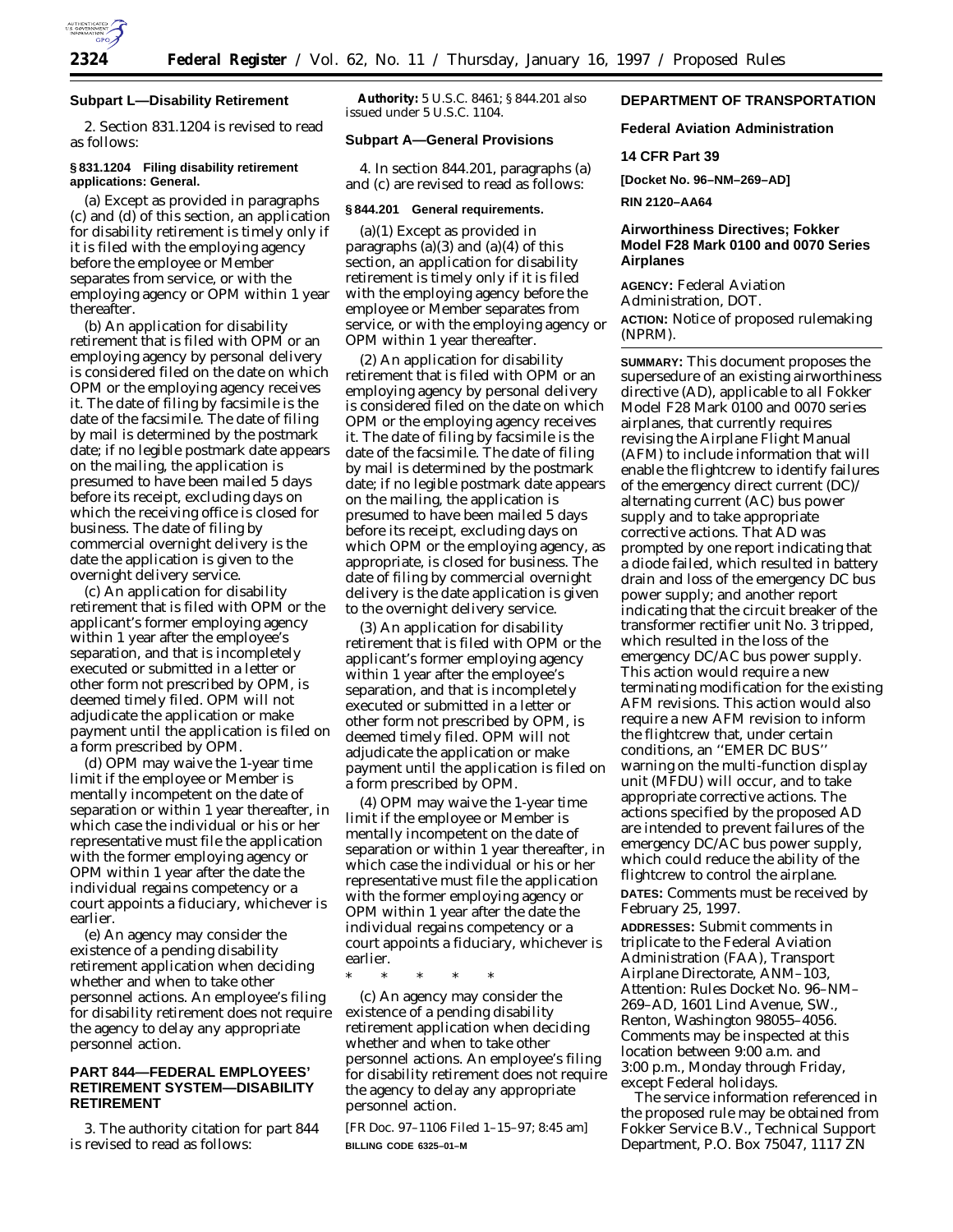Schipol Airport, The Netherlands. This information may be examined at the FAA, Transport Airplane Directorate, 1601 Lind Avenue, SW., Renton, Washington.

## **FOR FURTHER INFORMATION CONTACT:** Tim Dulin, Aerospace Engineer,

Standardization Branch, ANM–113, FAA, Transport Airplane Directorate, 1601 Lind Avenue, SW., Renton, Washington 98055–4056; telephone (206) 227–2141; fax (206) 227–1149.

### **SUPPLEMENTARY INFORMATION:**

#### **Comments Invited**

Interested persons are invited to participate in the making of the proposed rule by submitting such written data, views, or arguments as they may desire. Communications shall identify the Rules Docket number and be submitted in triplicate to the address specified above. All communications received on or before the closing date for comments, specified above, will be considered before taking action on the proposed rule. The proposals contained in this notice may be changed in light of the comments received.

Comments are specifically invited on the overall regulatory, economic, environmental, and energy aspects of the proposed rule. All comments submitted will be available, both before and after the closing date for comments, in the Rules Docket for examination by interested persons. A report summarizing each FAA-public contact concerned with the substance of this proposal will be filed in the Rules Docket.

Commenters wishing the FAA to acknowledge receipt of their comments submitted in response to this notice must submit a self-addressed, stamped postcard on which the following statement is made: ''Comments to Docket Number 96–NM–269–AD.'' The postcard will be date stamped and returned to the commenter.

#### **Availability of NPRMs**

Any person may obtain a copy of this NPRM by submitting a request to the FAA, Transport Airplane Directorate, ANM–103, Attention: Rules Docket No. 96–NM–269–AD, 1601 Lind Avenue, SW., Renton, Washington 98055–4056.

#### **Discussion**

On October 4, 1995, the FAA issued AD 95–21–10, amendment 39–9396 (60 FR 53110, October 12, 1995), applicable to all Fokker Model F28 Mark 0100 and 0070 series airplanes. That AD requires revising the Abnormal and Normal Procedures Sections of the FAAapproved Airplane Flight Manual

(AFM) to include information that will enable the flightcrew to identify failures of the emergency direct current (DC)/ alternating current (AC) bus power supply and to take appropriate corrective actions. That action was prompted by one report indicating that a diode failed, which resulted in battery drain and loss of the emergency DC bus power supply; and another report indicating that the circuit breaker of the transformer rectifier unit No. 3 tripped, which resulted in the loss of the emergency DC/AC bus power supply. The requirements of that AD are intended to ensure that the flightcrew is advised of the potential hazard related to failures of the emergency bus power supply, and the procedures necessary to address it.

In the preamble to AD 95–21–10, the FAA specified that the actions required by that AD were considered ''interim action'' and that the manufacturer was developing a modification to positively address the unsafe condition. The FAA indicated that it may consider further rulemaking once the modification was developed, approved, and available. The manufacturer now has developed such a modification, and the FAA has determined that further rulemaking action is necessary; this proposed AD follows from that determination.

### **Actions Since Issuance of Previous Rule**

Since the issuance of that AD, Fokker has issued Service Bulletin SBF100–24– 032, dated September 12, 1996, which describes procedures for modification of the DC bus transfer system. For certain airplanes, the modification involves removal of diode CR3; replacement of the DC bus 1 circuit breaker and TRU 3 circuit breaker of the DC emergency bus supply, and replacement of the essential circuit breaker of the AC bus supply. The modification also involves replacement of the two battery power contactors (BPC) with a single BPC and addition of a control relay to the DC emergency bus system. For all airplanes, the modification involves alteration of the wiring to detect a battery drain. The modification will improve the switching logic of the emergency DC bus. Accomplishment of this modification would eliminate the need for the AFM revisions required by AD 95–21–10.

In addition, Fokker has developed procedural information, for inclusion in the Abnormal Procedures Section of the AFM for the affected airplanes, to inform the flightcrew that an ''EMER DC BUS'' warning on the multi-function display unit (MFDU) will occur when the emergency DC bus is transferred to battery power, and to take appropriate corrective actions.

Accomplishment of the modification and the new AFM revision will positively address the unsafe condition identified as failures of the emergency DC/AC bus power supply, which could lead to loss of on-side displays, autopilot, pressure control, and all communications; this situation could reduce the ability of the flightcrew to control the airplane.

The Rijksluchtvaartdienst (RLD), which is the airworthiness authority for the Netherlands, classified these service bulletins and the AFM revision as mandatory and issued Netherlands airworthiness directive (BLA) 1995– 089/4 (A), dated September 30, 1996, in order to assure the continued airworthiness of these airplanes in the Netherlands.

### **FAA's Conclusions**

These airplanes are manufactured in the Netherlands and are type certificated for operation in the United States under the provisions of section 21.29 of the Federal Aviation Regulations (14 CFR 21.29) and the applicable bilateral airworthiness agreement. Pursuant to this bilateral airworthiness agreement, the RLD has kept the FAA informed of the situation described above. The FAA has examined the findings of the RLD, reviewed all available information, and determined that AD action is necessary for products of this type design that are certificated for operation in the United States.

### **Explanation of Requirements of Proposed Rule**

Since an unsafe condition has been identified that is likely to exist or develop on other airplanes of the same type design registered in the United States, the proposed AD would supersede AD 95–21–10. It would continue to require revising the Abnormal and Normal Procedures Sections of the FAA-approved AFM to include information that will enable the flightcrew to identify failures of the emergency DC/AC bus power supply and to take appropriate corrective actions. However, the proposed AD also would require modification of the DC bus transfer system, which would terminate the existing requirements for the AFM revisions. The modification would be required to be accomplished in accordance with the service bulletin described previously.

Following accomplishment of the modification, the proposed AD also would require revising the Abnormal Procedures Section of the AFM to inform the flightcrew that an ''EMER DC BUS'' warning on the multi-function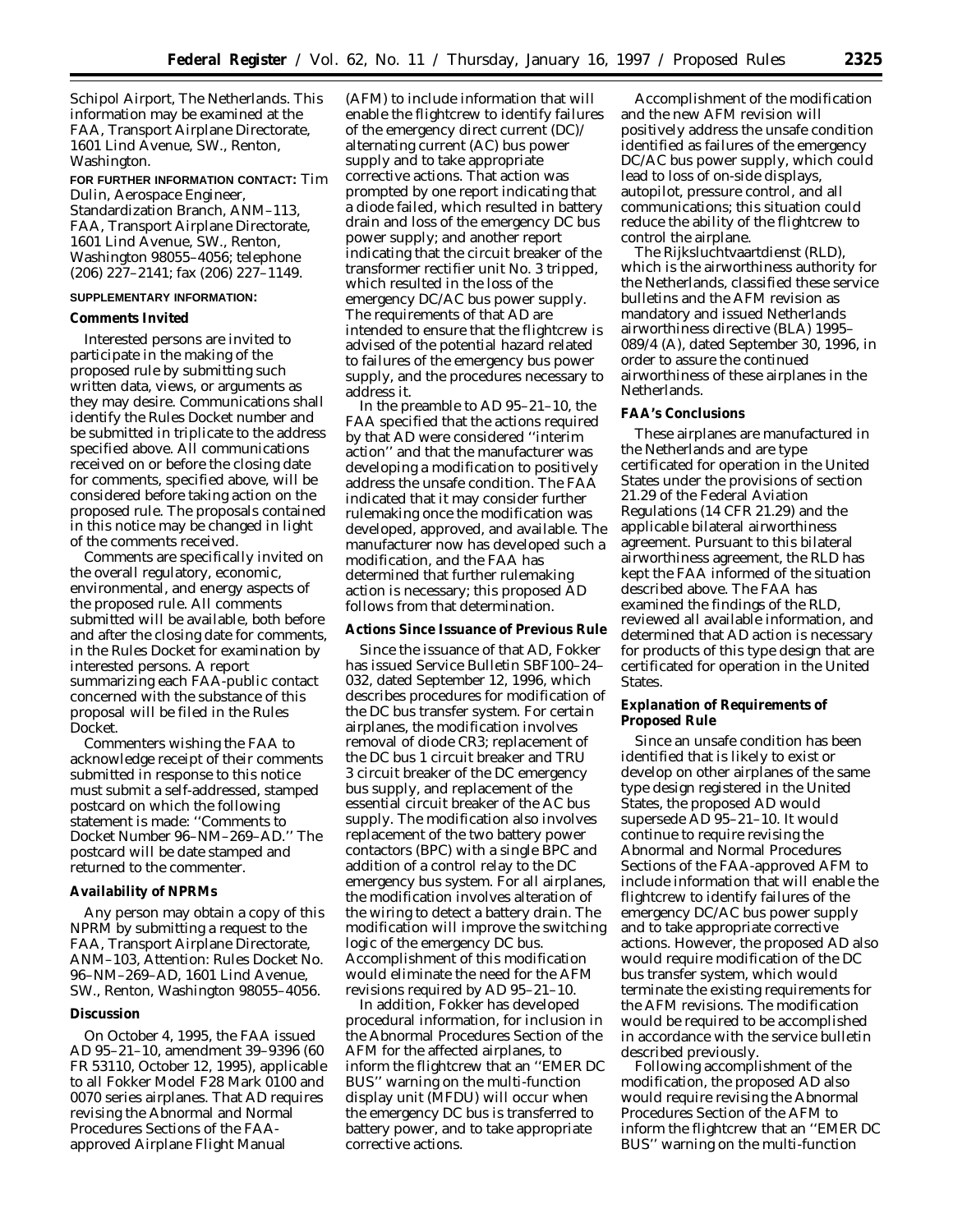display unit (MFDC) will occur when the emergency DC bus is transferred to battery power, and to take appropriate corrective actions.

## **Cost Impact**

There are approximately 132 Fokker Model F28 Mark 0100 and 0070 series airplanes of U.S. registry that would be affected by this proposed AD.

The actions that are currently required by AD 95–21–10, and retained in this proposed AD, would take approximately 1 work hour per airplane to accomplish, at an average labor rate of \$60 per work hour. Based on these figures, the cost impact of the currently required actions on U.S. operators is estimated to be \$7,920, or \$60 per airplane.

The modification of the DC bus transfer system that is proposed in this new AD would take approximately 17 (Part 1) or 5 (Part 2) work hours per airplane to accomplish, at an average labor rate of \$60 per work hour. The cost of required parts could range from \$160 to as much as \$2,360 per airplane. Based on these figures, the cost impact of the modification proposed by this AD on U.S. operators is estimated to be between \$460 and \$3,380 per airplane.

The AFM revision that is proposed in this new AD would take approximately 1 work hour per airplane to accomplish, at an average labor rate of \$60 per work hour. Based on these figures, the cost impact of the AFM revision proposed by this AD on U.S. operators is estimated to be \$7,920, or \$60 per airplane.

The cost impact figures discussed above are based on assumptions that no operator has yet accomplished any of the current or proposed requirements of this AD action, and that no operator would accomplish those actions in the future if this AD were not adopted.

#### **Regulatory Impact**

The regulations proposed herein would not have substantial direct effects on the States, on the relationship between the national government and the States, or on the distribution of power and responsibilities among the various levels of government. Therefore, in accordance with Executive Order 12612, it is determined that this proposal would not have sufficient federalism implications to warrant the preparation of a Federalism Assessment.

For the reasons discussed above, I certify that this proposed regulation (1) is not a ''significant regulatory action'' under Executive Order 12866; (2) is not a ''significant rule'' under the DOT Regulatory Policies and Procedures (44 FR 11034, February 26, 1979); and (3) if promulgated, will not have a significant economic impact, positive or negative, on a substantial number of small entities under the criteria of the Regulatory Flexibility Act. A copy of the draft regulatory evaluation prepared for this action is contained in the Rules Docket. A copy of it may be obtained by contacting the Rules Docket at the location provided under the caption **ADDRESSES**.

### **List of Subjects in 14 CFR Part 39**

Air transportation, Aircraft, Aviation safety, Safety.

### **The Proposed Amendment**

Accordingly, pursuant to the authority delegated to me by the Administrator, the Federal Aviation Administration proposes to amend part 39 of the Federal Aviation Regulations (14 CFR part 39) as follows:

# **PART 39—AIRWORTHINESS DIRECTIVES**

1. The authority citation for part 39 continues to read as follows:

**Authority:** 49 U.S.C. 106(g), 40113, 44701.

### **§ 39.13 [Amended]**

2. Section 39.13 is amended by removing amendment 39–9396 (60 FR 53110, October 12, 1995), and by adding a new airworthiness directive (AD), to read as follows:

**Fokker:** Docket 96–NM–269–AD. Supersedes AD 95–21–10, Amendment 39–9396.

*Applicability:* All Model F28 Mark 0100 and 0070 series airplanes, certificated in any category.

**Note 1:** This AD applies to each airplane identified in the preceding applicability provision, regardless of whether it has been otherwise modified, altered, or repaired in the area subject to the requirements of this AD. For airplanes that have been modified, altered, or repaired so that the performance of the requirements of this AD is affected, the owner/operator must request approval for an alternative method of compliance in accordance with paragraph (g) of this AD. The request should include an assessment of the effect of the modification, alteration, or repair on the unsafe condition addressed by this AD; and, if the unsafe condition has not been eliminated, the request should include specific proposed actions to address it.

*Compliance:* Required as indicated, unless accomplished previously.

To prevent failures of the emergency DC/ AC bus power supply, which could reduce the ability of the flightcrew to control the airplane, accomplish the following: RESTATEMENT OF ACTIONS REQUIRED BY AD 95–21–10, AMENDMENT 39–9396

**Note 2:** For Model F28 Mark 0070 series airplanes, on which the procedures specified in Fokker Service Bulletins SBF100–24–033 and SBF100–24–034 have been accomplished, the AFM revisions required by

paragraphs (a), (b), and (c) of this AD may be removed from the AFM.

**Note 3:** For Model F28 Mark 0100 series airplanes, on which the procedures specified in Fokker Service Bulletin SBF100–24–030 have not been accomplished, or on which the procedures specified in Fokker Service Bulletin SBF100–24–033 have been accomplished; the AFM revisions required by paragraphs (a), (b), and (c) of this AD may be removed from the AFM.

(a) For all airplanes: Within 7 days after October 27, 1995 (the effective date of AD 95–21–10, amendment 39–9396), revise the Abnormal Procedures Section of the FAAapproved Airplane Flight Manual (AFM) to include the following statement. This may be accomplished by inserting a copy of this AD in the AFM.

**''Section 4—Abnormal Procedures**

Add to Sub-section 4.04—Electrical Power

STANDBY ANNUNCIATOR PANEL RED AC SUPPLY LIGHT ''ON''

On overhead electrical panel:

GEN LOAD............................................CHECK • If all generator loads are approximately zero:

| LOSS OF AC SUPPLY                          |
|--------------------------------------------|
|                                            |
| • If not all generator loads are           |
| approximately zero:                        |
| DC EMER BUS SUPPLY TRU3                    |
| CIRCUIT BREAKERCHECK                       |
| • If circuit breaker has tripped:          |
| DC EMER BUS SUPPLY TRU3                    |
| CIRCUIT BREAKERRESET                       |
| • If reset is unsuccessful:                |
|                                            |
| Anticipate the effects of an eventual EMER |
| DC BUS failure, see EMER DC BUS FAULT      |
| procedure.                                 |
| . If atuarite knoolean loop wat tutumaale  |

If circuit breaker has not tripped: L and R AUDIO.......................................ALTN

Anticipate the effects of an eventual EMER DC BUS failure, see EMER DC BUS FAULT procedure.''

(b) For all airplanes: Within 7 days after October 27, 1995, revise the Normal Procedures Section of the FAA-approved AFM to include the following statement. This may be accomplished by inserting a copy of this AD in the AFM.

#### **''Section 5—Normal Procedures**

Insert in front of Sub-section 5.01.01—Takeoff

• After engine start, select the Standby Annunciator Panel (SAP) backup mode ON via the BACKUP p/b at the SAP.

• Keep the SAP in the backup mode for the whole duration of flight until engine shutdown.

• Monitor the SAP.

**Note:** Failure conditions as presented on the SAP bypass the Flight Warning Computer (FWC) are not subject to alert inhibition. Be aware that the red LG light on the SAP will illuminate in case one or both thrustlever(s) are below the minimum take-off position and the landing gear is not down.''

(c) For all Model F28 Mark 0070 series airplanes; and Model F28 Mark 0100 series